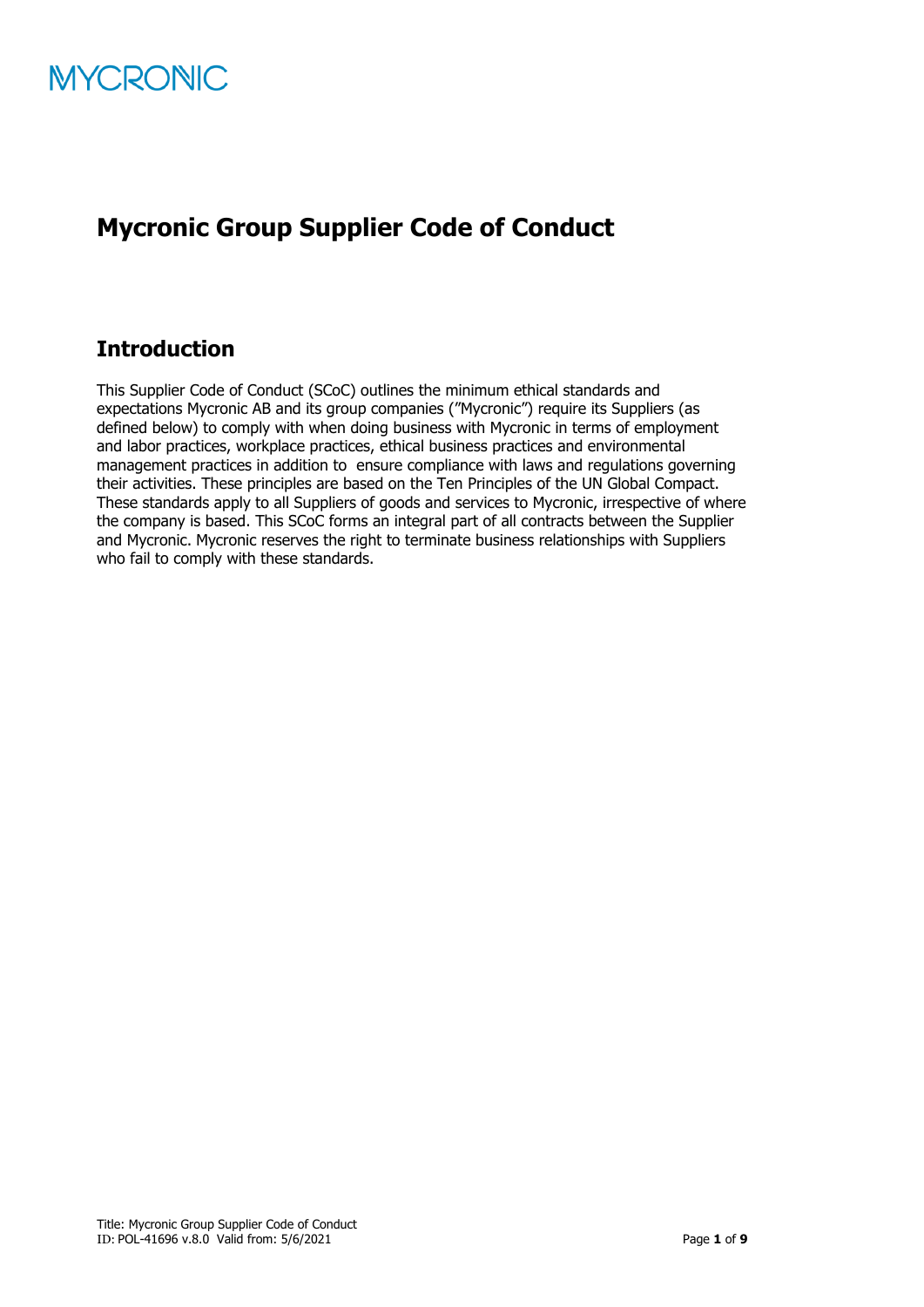# **MYCRONIC**

# **Contents**

| 3.  |  |
|-----|--|
| 4.  |  |
| 5.  |  |
| 6.  |  |
| 7.  |  |
| 8.  |  |
| 9.  |  |
| 10. |  |
| 11. |  |
| 12. |  |
| 13. |  |
| 14. |  |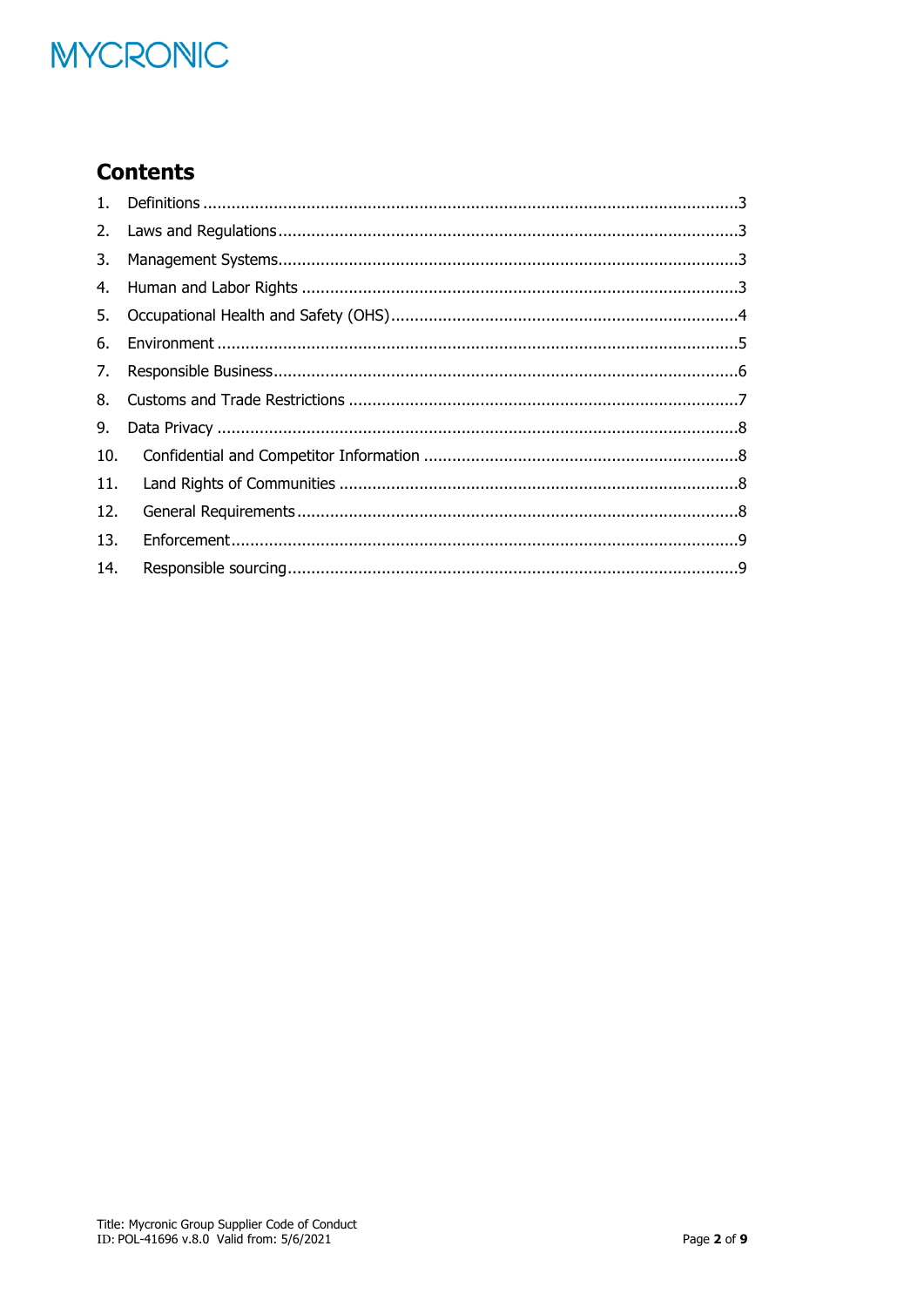# *AYCRONIC*

#### <span id="page-2-0"></span>1. **Definitions**

A "Supplier" is any person or legal entity which provides Mycronic with products or services. In addition to Suppliers who have a direct contractual relationship with Mycronic, this definition also includes the Suppliers' sub-suppliers.

<span id="page-2-1"></span>"Mycronic Representatives" include the company's employees and legal representatives.

## 2. **Laws and Regulations**

The Supplier is expected to operate in full compliance with applicable national, government and/or local laws, regulations and guidelines of the countries in which it operates and that are applicable to the Suppliers business operations. In addition, the Supplier shall fulfil its legal obligations with respect to applicable agreements, understandings or any other binding obligation. This SCoC goes further and sets out Mycronic's standards, in order to advance ethical, social and environmental responsibilities.

# <span id="page-2-2"></span>3. **Management Systems**

The Supplier shall have appropriate management systems in place to enable adherence to this SCoC or its own equivalent code of conduct, whichever is stricter, as well as all other relevant and applicable laws and regulations. The functioning and quality of the management system shall be in proportion to the size, complexity and risk environment of the Supplier's business. This means that, at a minimum:

3.1 the Supplier shall adopt a systematic approach to the assessment, mitigation and management of risks related to human and labor rights, occupational health and safety, responsible business and environmental impact (hereafter referred to as "Code of Conduct Issues"),

3.2 the Supplier shall adopt measurable performance targets in relation to Code of Conduct Issues and define related actions to reach these targets with a view to ensure continuous performance improvement,

3.3 all applicable laws, regulations and contractual terms governing the Supplier's assignments shall be duly applied and communicated, with sufficient training provided to relevant employees and business partners,

3.4 the Supplier shall have systems in place to enable the reporting of Code of Conduct Issues-related grievances (e.g. a whistle-blowing system),

3.5 the Supplier shall duly ensure and monitor that its own suppliers and sub-suppliers comply with this SCoC or their own equivalent code of conduct. The Supplier is liable for the compliance of its sub-suppliers as for its own work.

## <span id="page-2-3"></span>4. **Human and Labor Rights**

These principles shall apply to all recruitment and employment practices such as applications for employment, promotion, access to training, job assignments, wages, benefits, rewards, transfers and redundancies.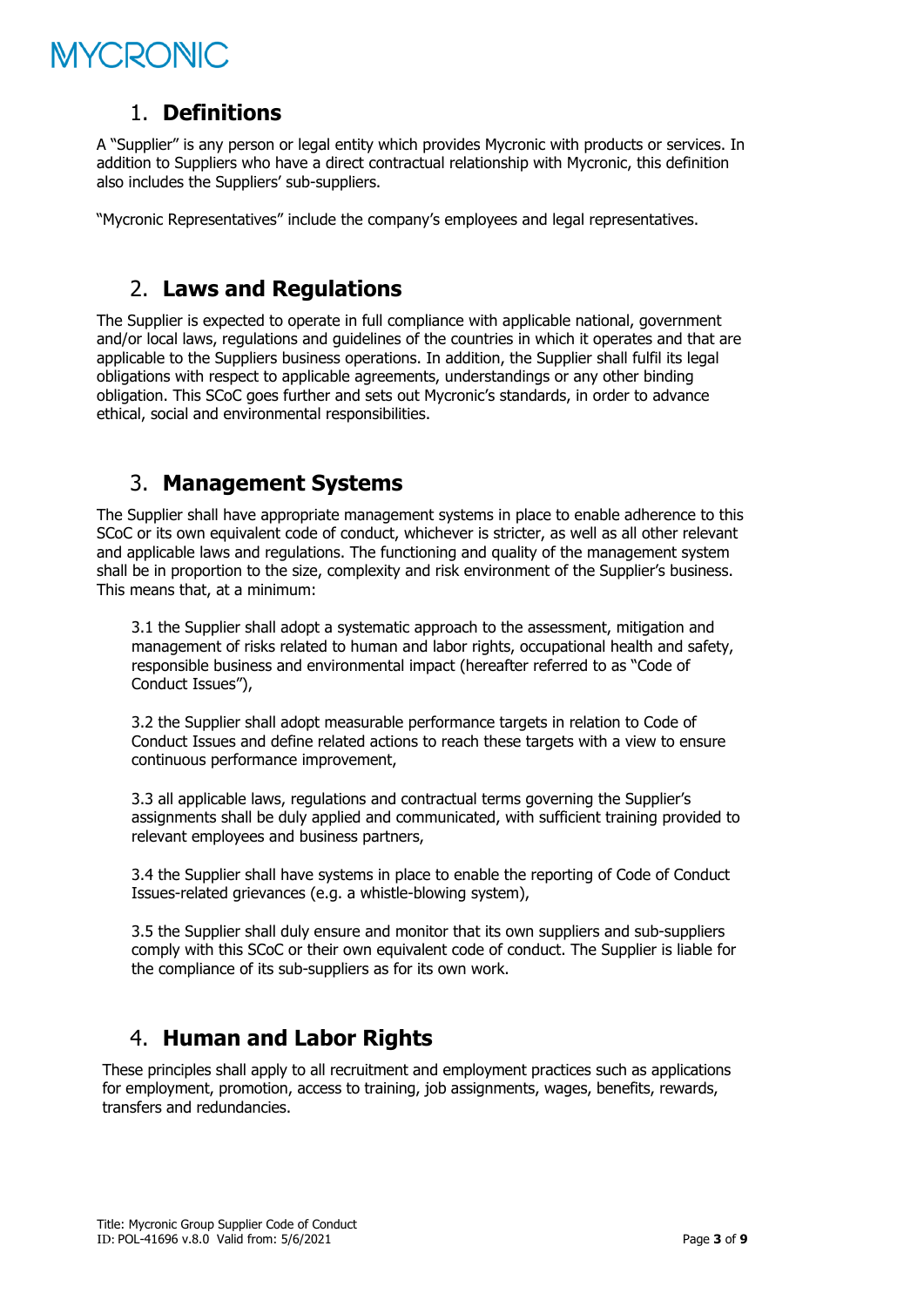# MYCRONIC

#### 4.1 Human Rights

The Supplier is required:

4.1.1 to respect human rights and not be complicit in human rights violations within its sphere of influence,

4.1.2 to duly map its human rights impacts whenever the need for such action is agreed,

4.1.3 to have in place adequate remedial mechanisms in case of any human rights violations.

### 4.2 Basic Workers' Rights

The Supplier is required:

4.2.2 to ensure that no person who is below the minimum legal age for employment shall be employed or engaged. Minimum age is the age of completion of compulsory schooling, or not less than 15 years, or not under the minimum age for employment in the country, whichever is greatest. Employees under the age of 18 shall not perform night shifts, overtime and alike which is likely to jeopardize their health or safety,

4.2.3 to fully recognize employees' freedom of association and right to bargain collectively. Representatives for trade unions shall not be subject to any discrimination,

4.2.4 not to use any kind of involuntary or forced labor and to prohibit mental and physical threats, slavery and human trafficking,

4.2.5 not to harass or discriminate against any employee, including grounds of age, culture, gender, ethnicity, disability, sexual identity or orientation, family status, country of birth, race or skin color or any other factor as established under applicable law,

4.2.6 to treat all employees fairly and respectfully and to provide a workplace free of harassment and abuse. Any form of harassment, corporate punishment, bullying, physical, mental, sexual or verbal abuse or other cruel or abusive disciplinary practices in the workplace are prohibited.

#### 4.3 Wages and Working Hours

The Supplier is required:

4.3.1 to pay employees at least the minimum wage and applicable overtime wages defined by national laws or any applicable collective agreements,

<span id="page-3-0"></span>4.3.2 to ensure that the terms of the employment and working hours shall be fair and reasonable and comply with applicable local law and collective agreements.

# 5. **Occupational Health and Safety (OHS)**

The Supplier is required:

5.1 to fulfill all applicable legal OHS requirements,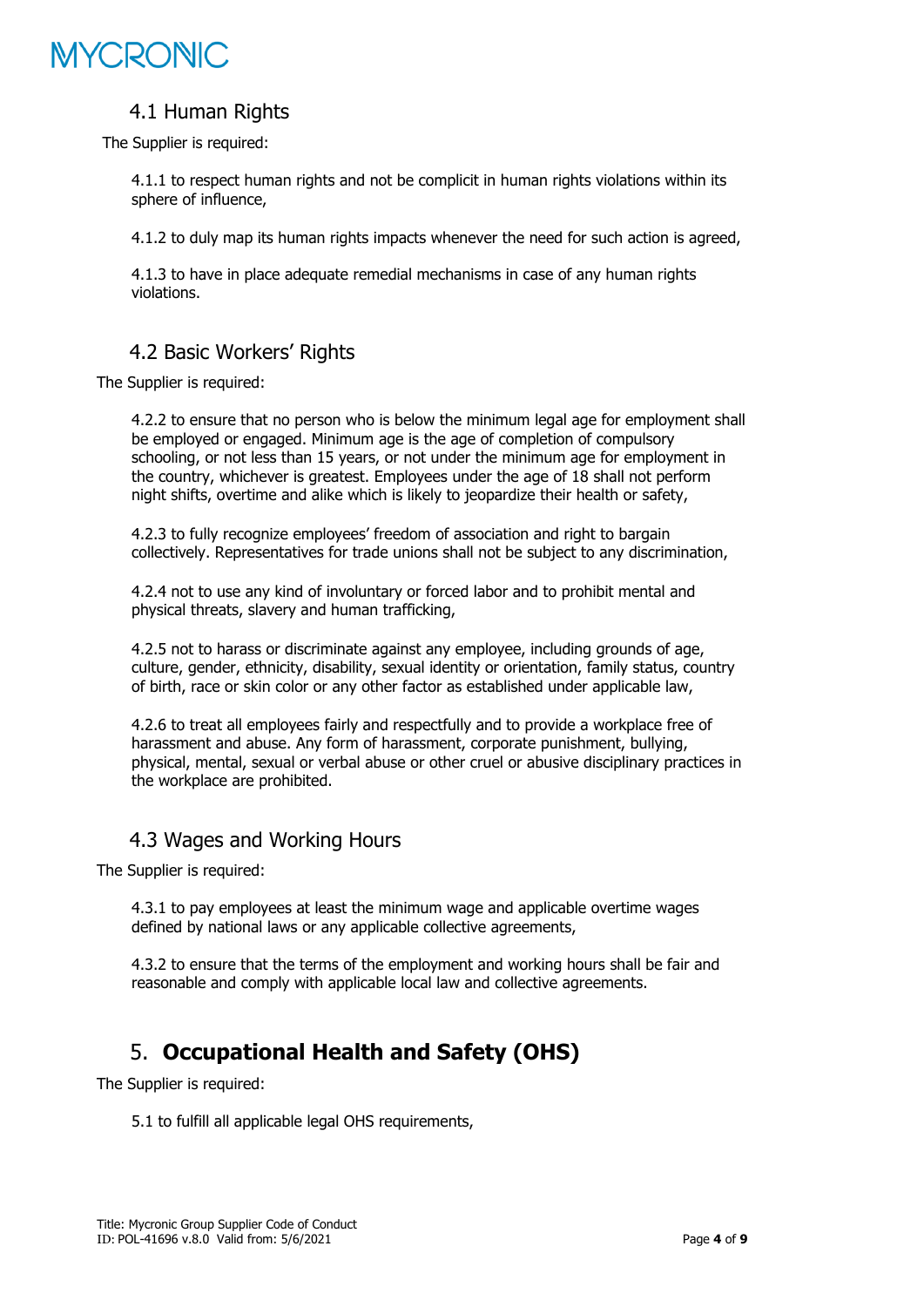

5.2 to have a policy that includes OHS regulation, and to assign responsibility for OHS issues within its organization,

5.3 to ensure that operational controls such as rules and procedures are in place and communicated to all employees,

5.4 to have emergency preparedness and response procedures in place,

5.5 to increase its employees' awareness of health and safety issues, including safety sheets and training relevant for the use of hazardous or toxic substances in the workplace, to enhance safety culture through open communications, and to ensure that its staff have received appropriate OHS training, including written health and safety information and warnings,

5.6 to measure and monitor its OHS performance and OHS hazards with the help of properly conducted workplace inspections and audits,

5.7 to report and investigate all health and safety incidents,

5.8 to provide workers with appropriate personal protective equipment,

<span id="page-4-0"></span>5.9 to prohibit the illegal use or possession of alcohol, drugs and other controlled substances.

## 6. **Environment**

The Supplier is required:

6.1 to fulfill all environmental requirements defined in relevant laws, regulations and environmental permits,

6.2 to have a policy that includes environmental regulations and to assign responsibility for environmental issues within its organization,

6.3 to ensure that its employees have appropriate know-how and experience in relation to environmental issues, as well as resources to enable them to effectively meet their responsibilities,

6.4 to ensure that written instructions covering all processes with potential environmental impacts, such as the storage and handling of hazardous materials, are available and that the relevant information is communicated to all employees involved,

6.5 to proactively work to prevent emergencies and ensure the capacity to react appropriately to such events, by analyzing, identifying and adopting suitable preventive and corrective measures,

6.6 to work actively to reduce adverse environmental impact by using the most environmentally effective means of transportation as possible, such as fuel-efficient and low emission vehicles,

6.7 to work actively to reduce its water and energy consumption,

6.8 to work actively towards sound manufacturing practices,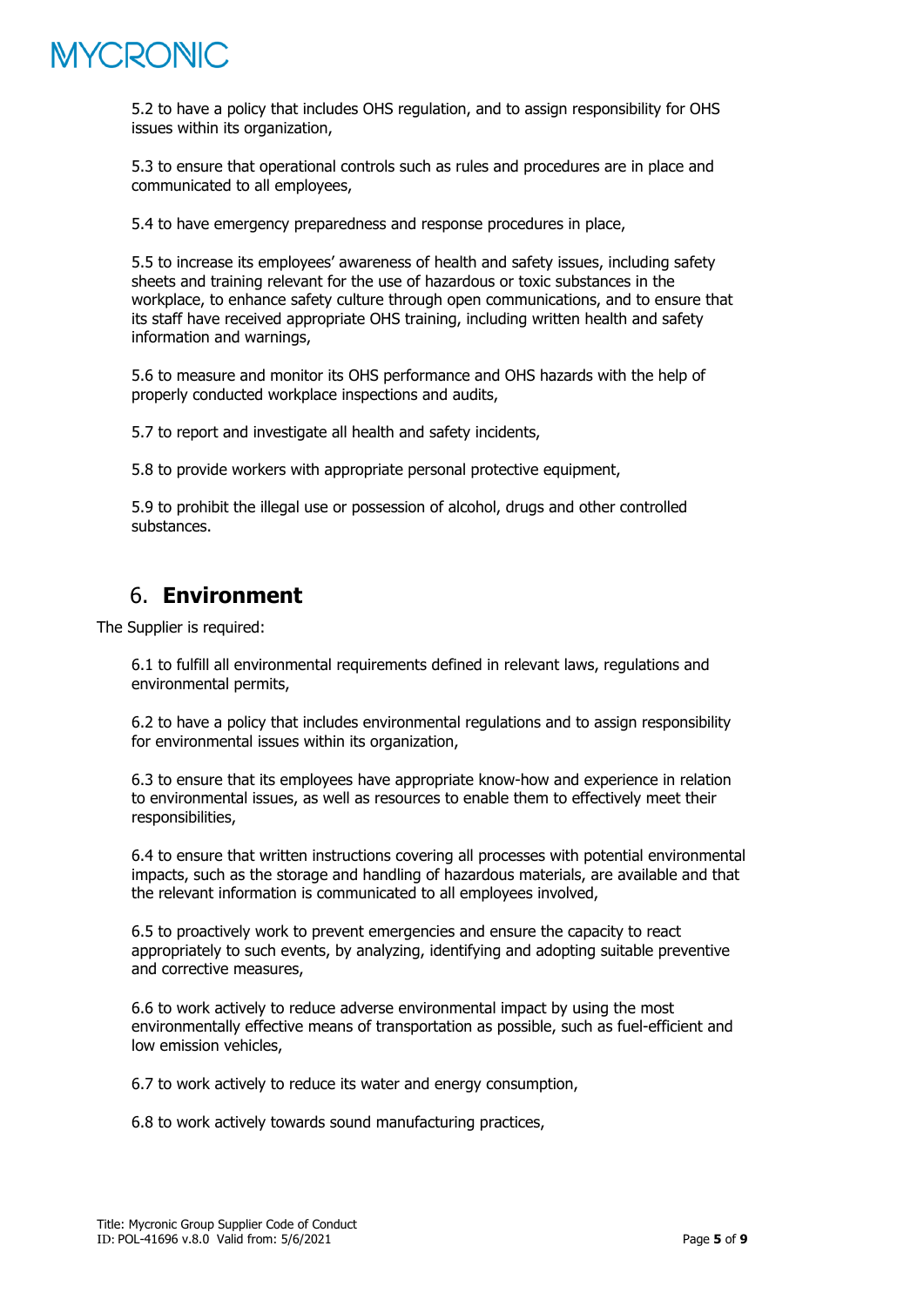

6.9 to provide Mycronic, upon request, with information regarding the Suppliers use of packaging material, means of transportation and production sites,

6.10 to handle environmental violations and complaints systematically and communicate them to employees and external stakeholders, including Mycronic if affected,

6.11 to provide Mycronic with up-to-date material safety data sheets (MSDS or SDS), as applicable, and any other relevant documents and information requested by Mycronic, including declaration of the full material content of products delivered to Mycronic,

6.12 to have in place or establish a procedure for the identification, safe handling, storage, transportation, utilization and disposal of waste in accordance with the applicable legislation and avoid materials and methods posing environmental and health risks.

### <span id="page-5-0"></span>7. **Responsible Business**

Mycronic has a zero-tolerance policy towards any form of corruption and financial irregularity, for example bribery, facilitation payments, fraud, money laundering, extortion or embezzlement and requires that there are adequate procedures in place to prevent bribery in all commercial dealings undertaken by the Supplier. The Supplier is required to conduct its business in full compliance with Mycronic's Supplier Code of Conduct, or the Suppliers' own equivalent ethical rules, whichever are stricter. This means, among other things, that the Supplier is required and undertakes:

7.1 to conduct business in full compliance with all applicable antitrust and fair competition laws,

7.2 to prevent situations where there is a conflict of interest between the Supplier and Mycronic. Any conflict of interest in any business dealings with Mycronic, of which the Supplier is aware, shall be declared to Mycronic to allow Mycronic the opportunity to take appropriate action,

7.3 to act in compliance with applicable procurement laws, regulations and particular procurement contracts when entering into business relations with governmental agencies and their officials,

7.4 to act in compliance with all applicable anti-corruption laws, by, among other things, refusing to receive or offer bribes, facilitation payments or anything of value for the purpose of obtaining or retaining business or any improper benefit or advantage, this includes cash or undeclared discounts, payments for advertising or other concealed price reductions or expenses,

7.5 to act so that neither the Supplier, nor its directors, officers or employees, will violate any applicable anti-bribery laws or standards. Specifically, the Supplier agrees that it will not, directly or indirectly, pay, promise or offer to pay, accept or authorize the payment of any undue money or other advantage to a public official or representative of a stateowned enterprise, or to any person or entity in connection with any public business function or activity. In addition, no payment shall be made to anyone for any reason on behalf of or for the benefit of Mycronic which is not properly and accurately recorded in the Supplier's books and records, including amount, purpose and recipient, all of which shall be maintained with supporting documentation,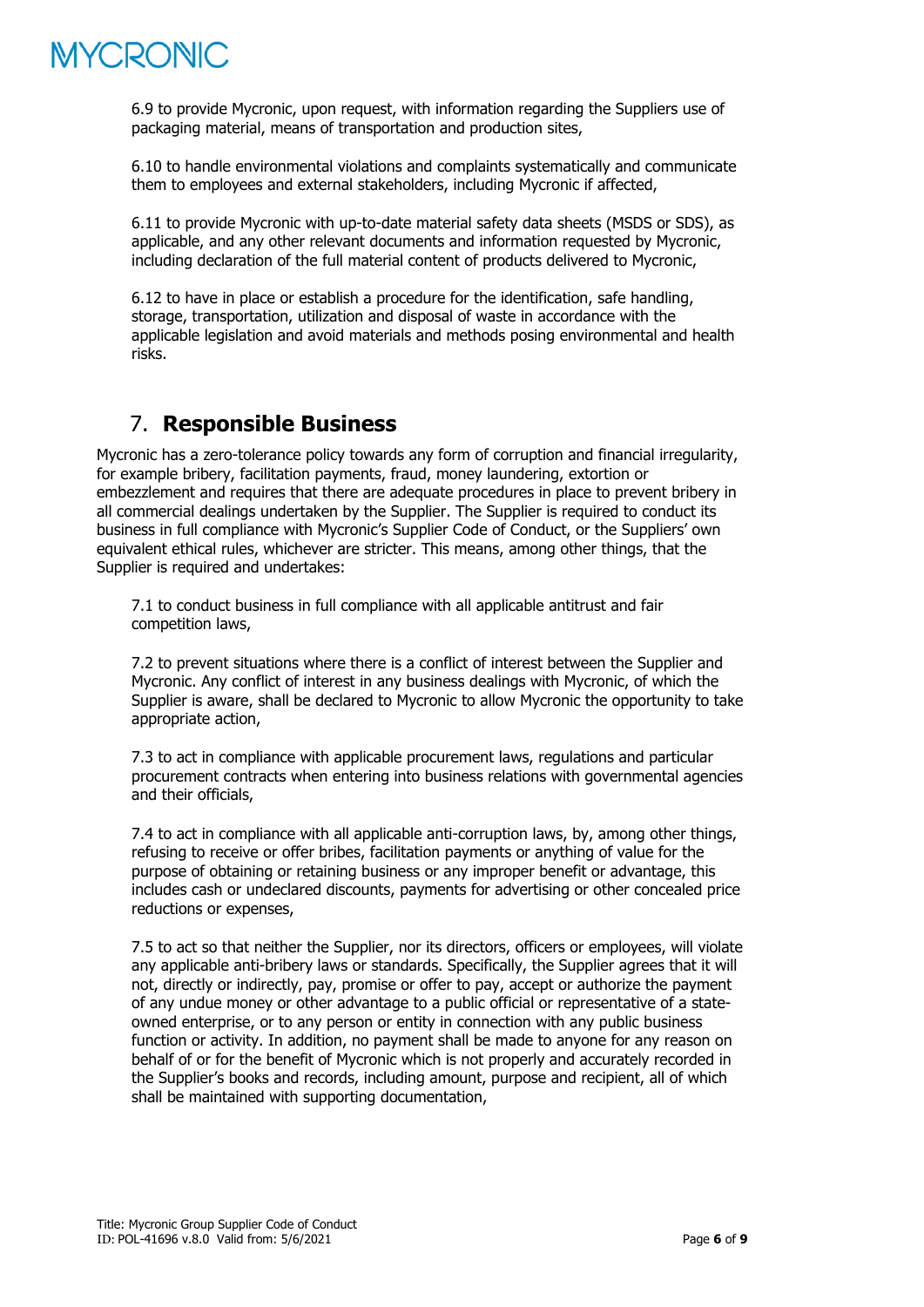# YCRONIC

7.6 to ensure that all business and commercial dealings are transparently performed and accurately recorded in the Supplier's books and records, and that there is no actual or attempted participation in money laundering,

7.7 to ensure that no confidential information in the Supplier's possession regarding Mycronic is used to either engage in or support insider trading,

7.8 that Mycronic's Representatives shall pay for their own travel and accommodation costs when visiting the Supplier, conferences, reference plants etc.,

7.9 that Mycronic's Representatives shall not be offered any gifts, hospitality or expenses that could be considered unreasonable or inappropriate with regard to possible business transactions. Courtesy gifts of low value shall be permitted, but the acceptance of any other gifts and other benefits (particularly cash), which are offered to employees or close relatives, are expressly prohibited,

7.10 to the best of its knowledge (reasonable enquiries having been conducted by the Supplier), at the date of entering into force of the SCoC, neither the Supplier, nor its directors, officers or employees, have directly or indirectly, paid, promised or offered to pay, authorized the payment of, or accepted any undue money or other advantage of any kind in connection to its business dealings with Mycronic,

7.11 to act in compliance with all rules and regulations related to the safety and quality requirements of products and services, including rules defined by Mycronic,

7.12 to transparently and accurately record and disclose details of its business activities, corporate structure, financial situation and performance in accordance with applicable laws and regulations,

7.13 to ensure that it shall not authorize its subcontractors, agents or other third parties to request, agree to receive or accept a financial or other advantage where, in anticipation of or in consequence thereof, a relevant function or activity is or may be performed improperly,

7.14 to ensure that it has taken and will continue to take reasonable measures to prevent its subcontractors, agents or any other third parties, subject to its control or determining influence, from engaging in any conduct that would contravene to the requirements set out under this section 7.

# <span id="page-6-0"></span>8. **Customs and Trade Restrictions**

The Supplier is required:

8.1 to conduct all transactions in accordance with applicable export control and customs laws and regulations. The Supplier shall ensure that export or import of any Mycronic merchandise, samples, spares, replacement parts, or software, by shipment, mail, courier or other means, only are approved by employees designated to clear the import or export,

8.2 to conduct all business in compliance with laws, regulations and trade restrictions imposed by the sanctions authorities e.g. governments, international organizations (such as the United Nations) and supranational bodies (such as the European Union).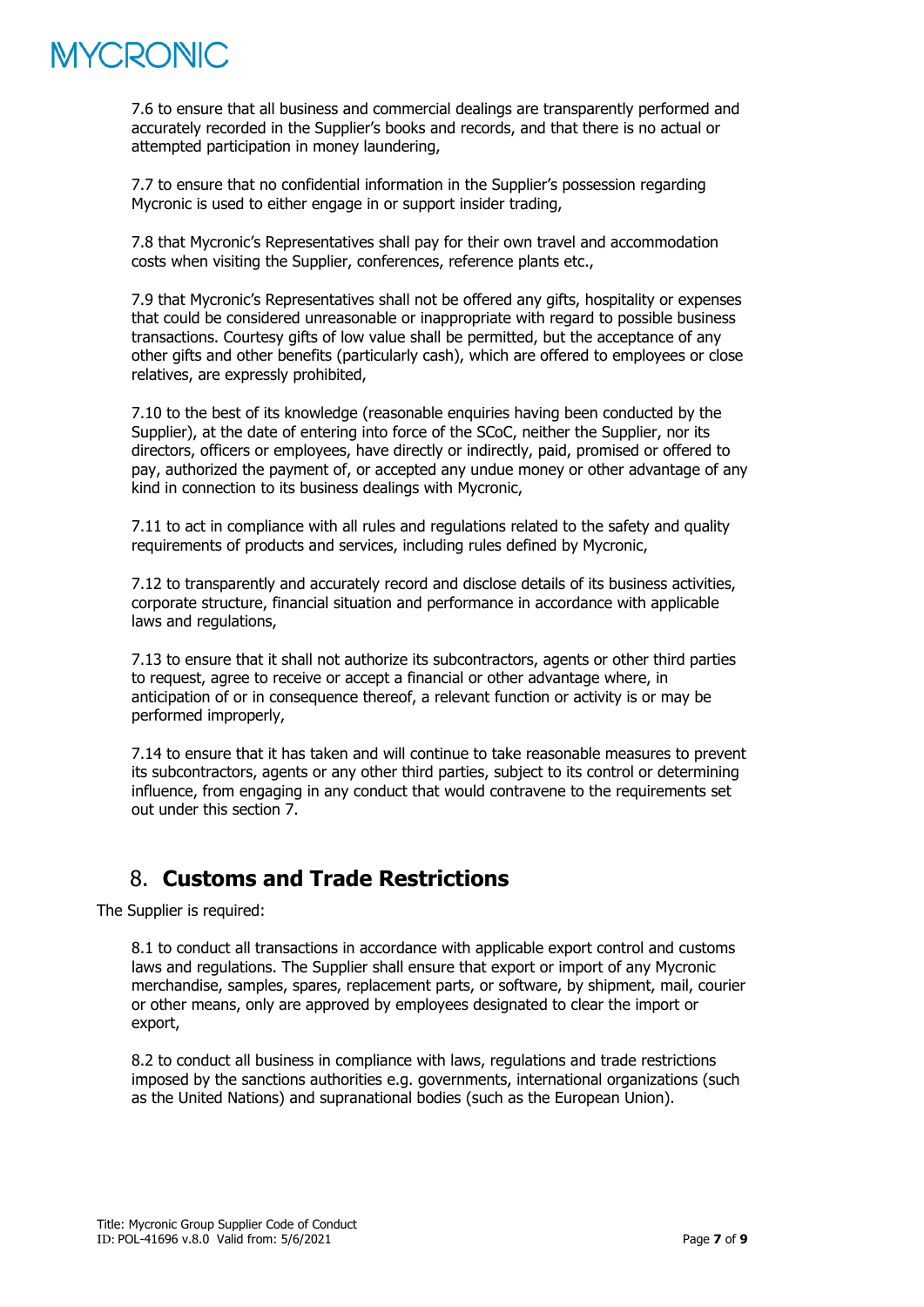# MYCRONIC

### <span id="page-7-0"></span>9. **Data Privacy**

When obtaining and processing personal data, the Supplier must comply with all applicable laws and regulations on the processing of personal data and ensure an adequate level of data protection for both employees and customers.

## <span id="page-7-1"></span>10.**Confidential and Competitor Information**

The Supplier undertakes that all competitive information is obtained and used legitimately and in compliance with applicable laws and regulations. No attempt is made to divulge to Mycronic any information about its competitors. Likewise, Mycronic's confidential information must not be shared with any third party unless expressly permitted by Mycronic.

## <span id="page-7-2"></span>11.**Land Rights of Communities**

The Supplier shall ensure that the rights and title to property and land of the individual, indigenous people and local communities are respected. All negotiations with regard to their property or land, including the use of and transfers of it, adhere to the principles of free, prior and informed consent, contract transparency and disclosure.

## <span id="page-7-3"></span>12.**General Requirements**

The Supplier is required:

12.1 to immediately report any non-compliance with this SCoC to Strategic Sourcing at Mycronic.

Reports can be submitted confidentially and anonymously (where permitted by law) via Mycronic's whistleblowing system. For more information or to raise a concern, please see Mycronic Whistleblowing Policy or visit<https://report.whistleb.com/mycronic>.

12.2 to let any of its employees raise their concerns about any of the compliance requirements outlined in this SCoC and all workers who speak out about an issue shall be protected from retaliation. Further, workers are provided with transparent, fair and confidential procedures that result in swift, unbiased and fair resolution of difficulties which may arise as part of their working relationship,

12.3 to disclose information and data regarding issues covered by this SCoC at the request of Mycronic, unless this would conflict with its statutory obligations on disclosure of information.

12.4 to allow Mycronic, or any third party authorized by Mycronic and reasonably acceptable to the Supplier, to conduct in the presence of the Supplier an audit of the Supplier's operations relevant for this SCoC including but not limited to the Supplier's facilities, and relevant extracts from books and records. At the Supplier's request, the parties involved in any such audit shall enter into a confidentiality agreement regarding the circumstances disclosed in the audit.